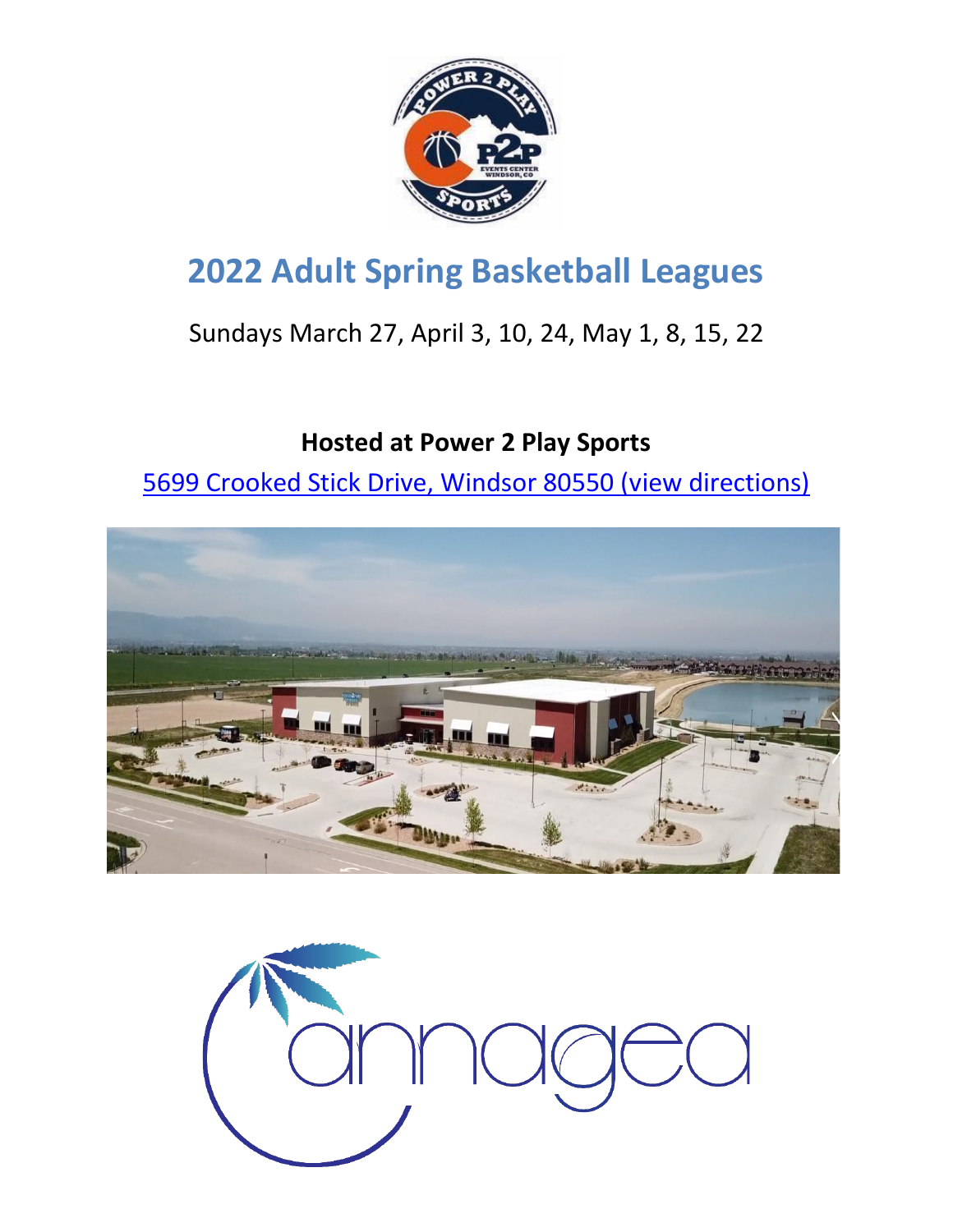

#### **Welcome to P2P Adult Basketball Leagues!**

We are beyond grateful for this opportunity to host and enjoy volleyball. Please read this packet thoroughly to understand our efforts in creating a safe environment for every participant and staff member. Every policy we have in place has been reviewed, approved, and encouraged by the Larimer County Health Department.

### **Event Center Policies**

### **Check-In**

● Only rostered players with consent forms will be permitted to participate

#### **Spectators/Live Stream**

- Spectators are allowed to watch
- Live stream is available

#### **Video/Recording Policy:**

- Power 2 Play Sports does not allow anyone to use any camera or recording equipment at any events, including the Power 2 Play Sports Event Center, or regional facilities.
- Power 2 Play Sports reserves the right prohibiting the use of any camera or recording equipment it deems unacceptable during any event. Those failing to adhere to this recording policy during any event may have their recording medium confiscated and then be asked to leave the premises.

#### **Conduct/Sportsmanship:**

- Any player found in violation of displaying unsportsmanlike conduct of any kind will result in suspension.
- Aggressive taunting, fighting or foul language is prohibited and at the discretion of officials and P2P Staff.

#### **Basketballs/Rules/Format:**

- P2P will have basketballs for use but teams may bring their own if they so choose.
- Rules and format for adult basketball leagues can be found at the link below: o [https://www.power2playsports.com/basketballgameschedules](https://www.power2playsports.com/volleyballgameschedules)

#### **Concessions/Food Policy:**

● Concessions available for cooler items (drinks, snacks, etc) upon request

#### **Athletic Training:**

- The Athletic Training room is located upon entry of the facility near the front desk.
- Ice is available upon request.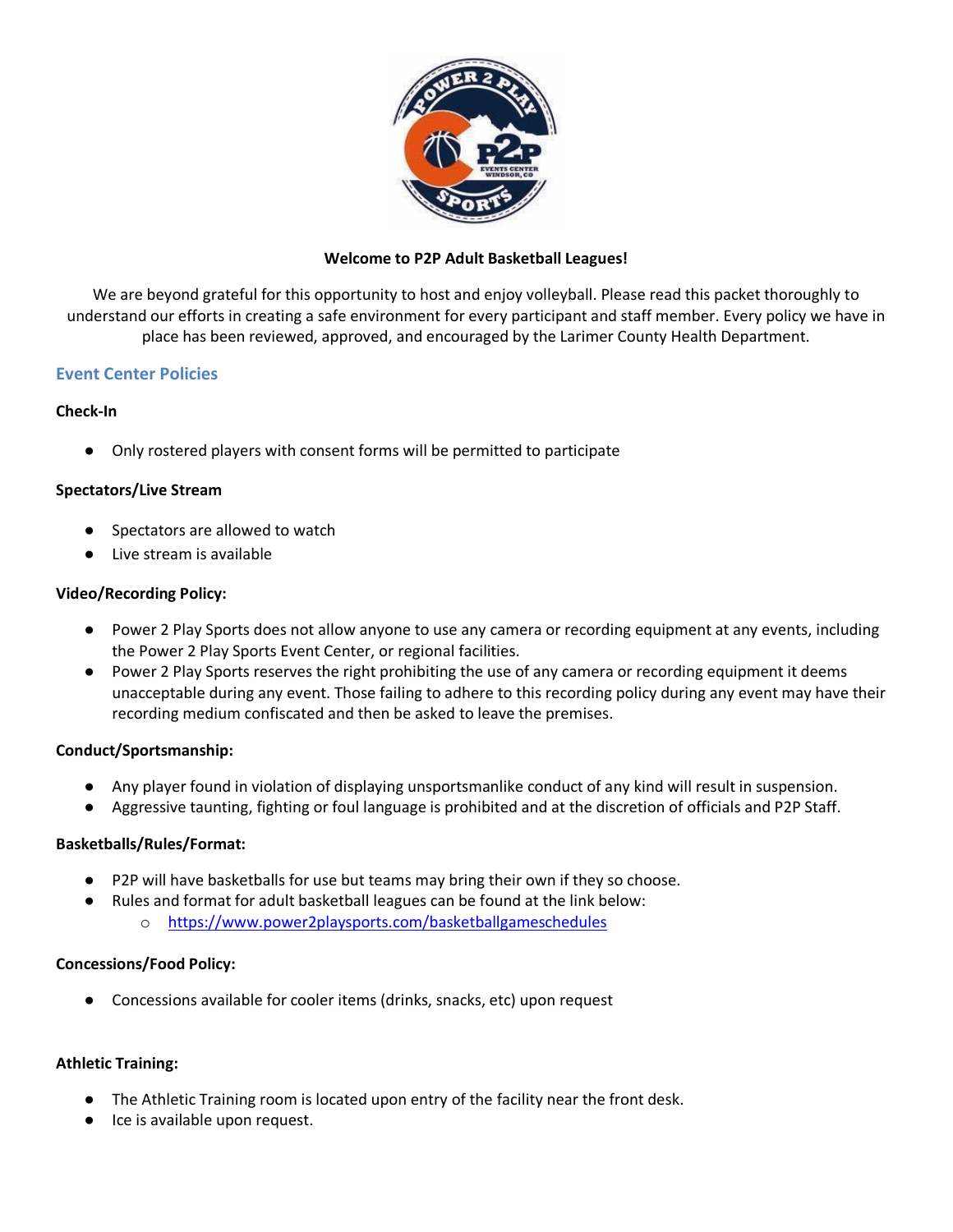

# **Men's Spring League**

| <b>Teams</b>               | <b>Wins</b>      | <b>Losses</b>           | Pts/15 | <b>Pts/Real</b> |
|----------------------------|------------------|-------------------------|--------|-----------------|
| 1. Team Jr                 | 6                |                         | $+68$  | $+142$          |
| 2. Spartans                | 3                | $\boldsymbol{4}$        | $-11$  | $-11$           |
| 3. IMPACT                  | 3                | $\overline{3}$          | $+11$  | $+46$           |
| <b>4. Winded Warriors</b>  | 6                | $\mathbf{2}$            | $+38$  | $+57$           |
| 5. Hoopers                 | $\boldsymbol{4}$ | $\boldsymbol{4}$        | $-23$  | $-7$            |
| 6. Cannagea                | 6                | $\mathbf{1}$            | $+60$  | $+133$          |
| 7. Montgomery              | $\mathbf{1}$     | 6                       | $-64$  | $-147$          |
| 8. Eazy Money              | $\boldsymbol{4}$ | $\overline{3}$          | $+17$  | $+18$           |
| 9. The Backups             | 3                | 5                       | $-31$  | $-85$           |
| <b>10. Basketball Team</b> | $\boldsymbol{4}$ | $\boldsymbol{4}$        | $+15$  | $+51$           |
| 11.Blaze                   | 3                | 3                       | $+25$  | $+32$           |
| 12. Can of Corn            | 3                | $\overline{\mathbf{4}}$ | $+1$   | $-3$            |
| 13. WarHogs                | $\boldsymbol{4}$ | 3                       | $-11$  | $-46$           |
| <b>14.FTR</b>              |                  | $\overline{7}$          | $-104$ | $-204$          |

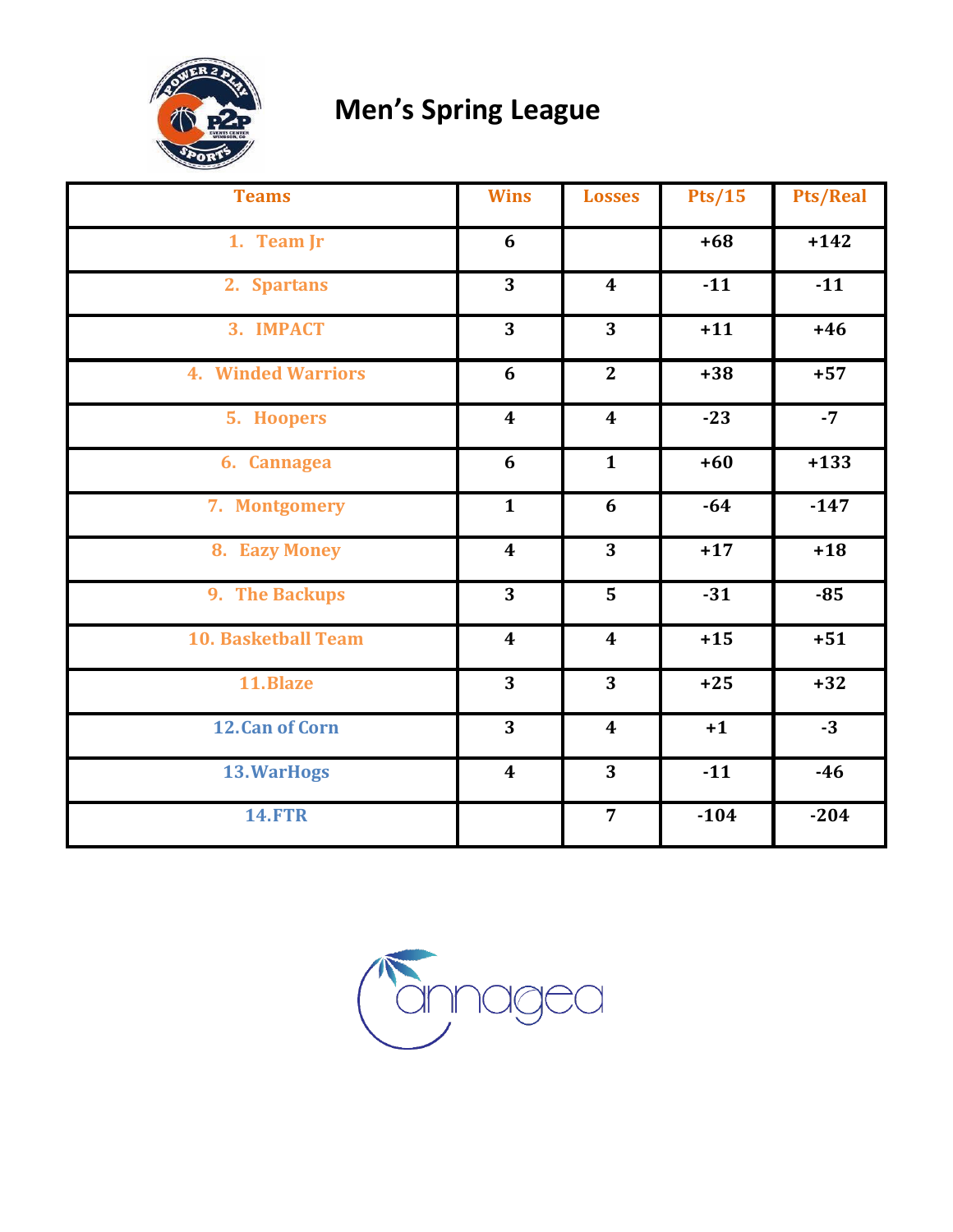

| <b>DATE</b>           | <b>TIME</b> | <b>COURT</b>                      | <b>GAME</b>      |
|-----------------------|-------------|-----------------------------------|------------------|
| <b>March 27, 2022</b> | 6:00        | <b>No Limit Collectables/ Ct4</b> | $(93-74)$ 8 vs 7 |
| <b>March 27, 2022</b> | 6:00        | <b>Conduct/Ct5</b>                | $(15-0)9$ vs 4   |
| <b>March 27, 2022</b> | 7:00        | <b>No Limit Collectables/ Ct4</b> | 5 vs 6 (64-38)   |
| <b>March 27, 2022</b> | 7:00        | <b>Conduct/Ct 5</b>               | 13 vs 12 (53-42) |
| <b>March 27, 2022</b> | 8:00        | No Limit Collectables/ Ct4        | $(72-63)$ 2 vs 5 |
| <b>March 27, 2022</b> | 8:00        | <b>Conduct/Ct 5</b>               | (91-39) 10 vs 14 |

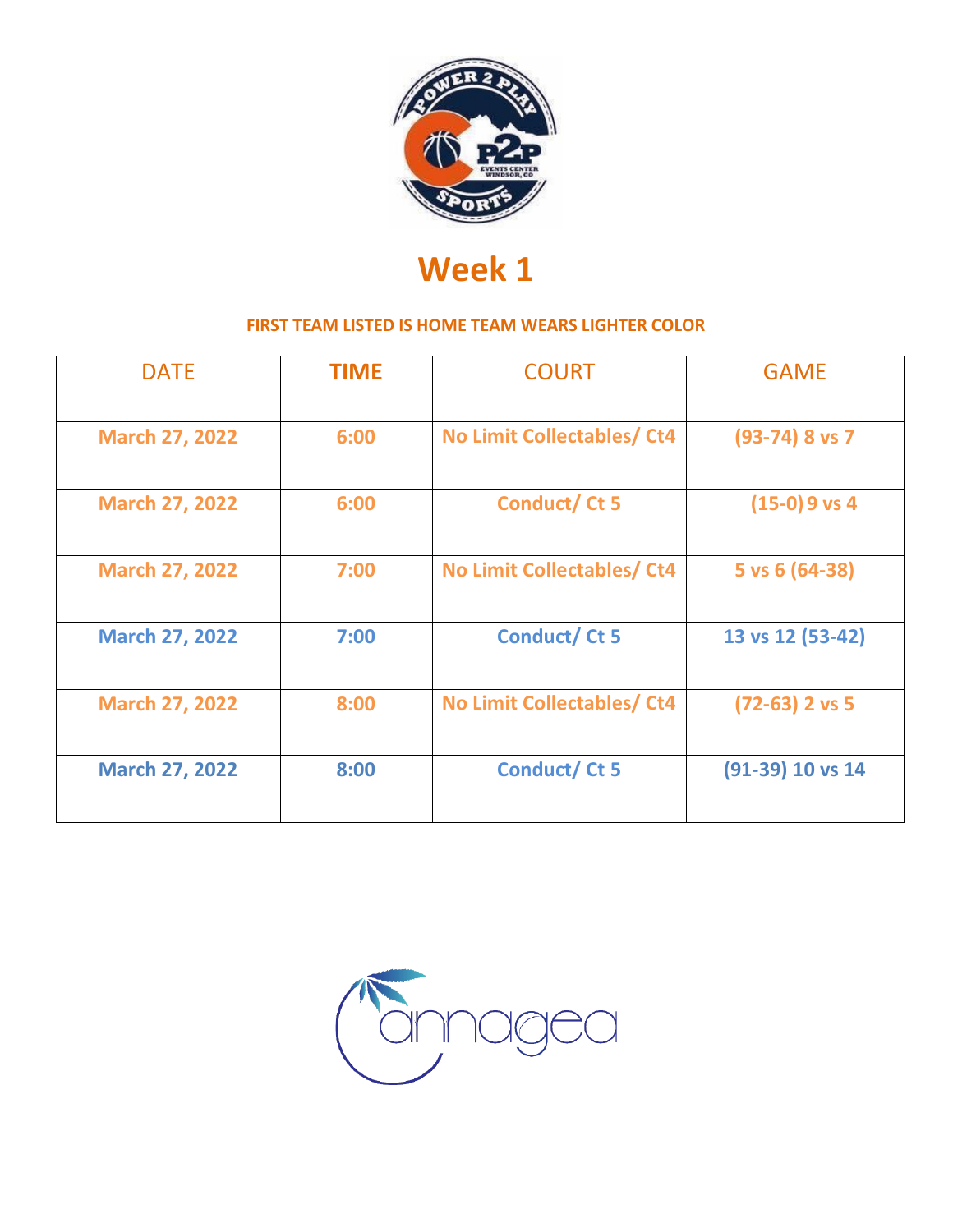

| <b>DATE</b>          | <b>TIME</b> | <b>COURT</b>                      | <b>GAME</b>        |
|----------------------|-------------|-----------------------------------|--------------------|
| <b>April 3, 2022</b> | 6:00 PM     | No Limit Collectables/ Ct4        | $(100-41)$ 1 vs 7  |
| <b>April 3, 2022</b> | 6:00 PM     | Conduct/Ct 5                      | $(62-55)$ 9 vs 2   |
| <b>April 3, 2022</b> | 7:00 PM     | <b>No Limit Collectables/ Ct4</b> | $(15-0)$ 8 vs 5    |
| <b>April 3, 2022</b> | 7:00 PM     | <b>Conduct/Ct 5</b>               | (99-66) 11 vs 12   |
| <b>April 3, 2022</b> | 8:00 PM     | No Limit Collectables/ Ct4        | $(56-49)$ 6 vs 3   |
| <b>April 3, 2022</b> | 8:00 PM     | <b>Conduct/Ct 5</b>               | $(51-36)$ 13 vs 14 |
| <b>April 3, 2022</b> | 9:00 PM     | <b>No Limit Collectables/ Ct4</b> | $(60-46)$ 4 vs 10  |

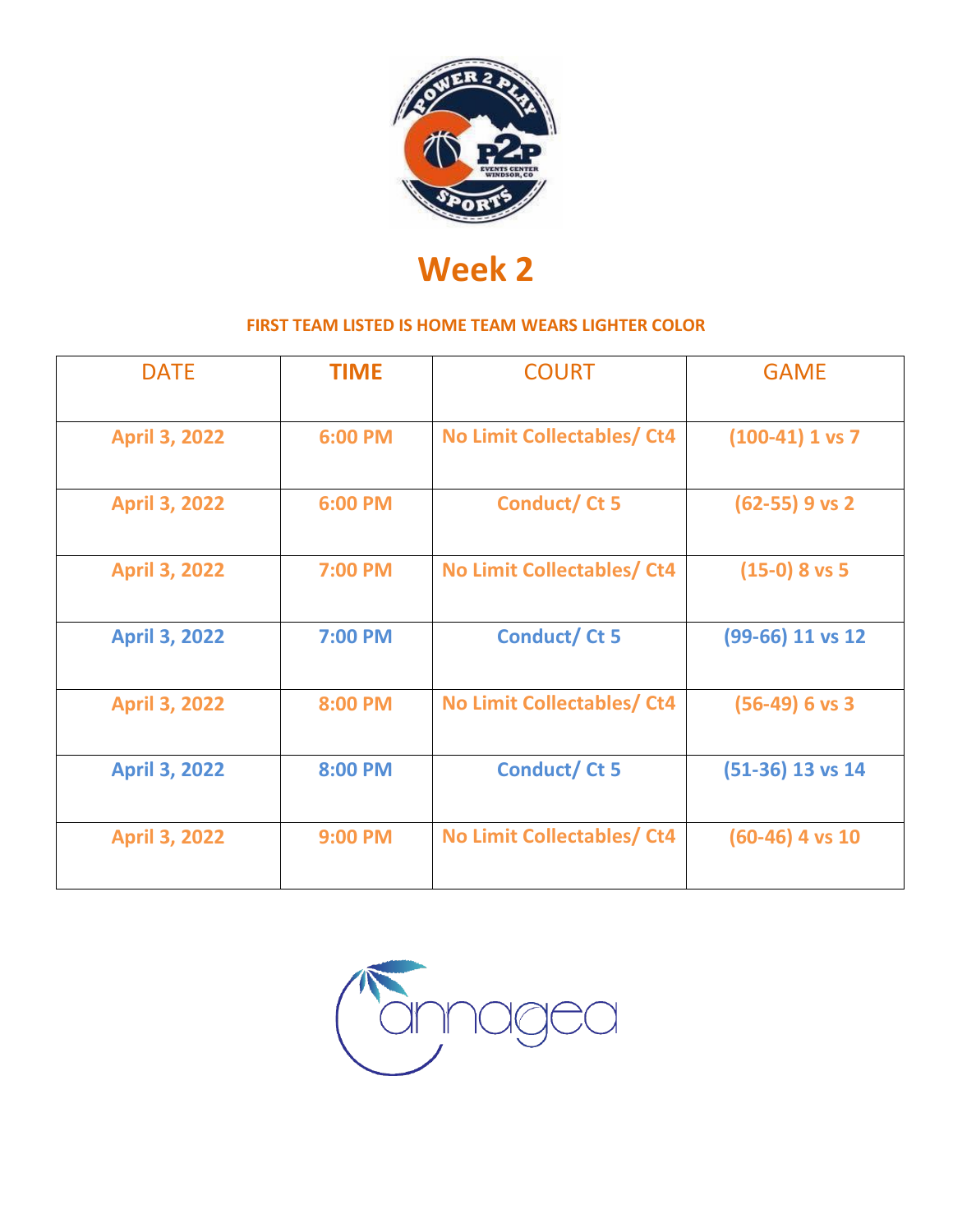

| <b>DATE</b>           | <b>TIME</b>    | <b>COURT</b>               | <b>GAME</b>      |
|-----------------------|----------------|----------------------------|------------------|
| <b>April 10, 2022</b> | 6:00 PM        | No Limit Collectables/ Ct4 | $8$ vs 6 (62-45) |
| <b>April 10, 2022</b> | 6:00 PM        | Conduct/Ct 5               | $(81-78)$ 1 vs 3 |
| <b>April 10, 2022</b> | 7:00 PM        | No Limit Collectables/ Ct4 | $(80-67)$ 7 vs 9 |
| <b>April 10, 2022</b> | 7:00 PM        | <b>Conduct/Ct 5</b>        | 14 vs 12 (15-0)  |
| <b>April 10, 2022</b> | 8:00 PM        | No Limit Collectables/ Ct4 | $(49-42)$ 4 vs 2 |
| <b>April 10, 2022</b> | 8:00 PM        | <b>Conduct/Ct 5</b>        | 13 vs 5 (74-43)  |
| <b>April 10, 2022</b> | <b>9:00 PM</b> | No Limit Collectables/Ct 4 | 10 vs 11 (82-54) |

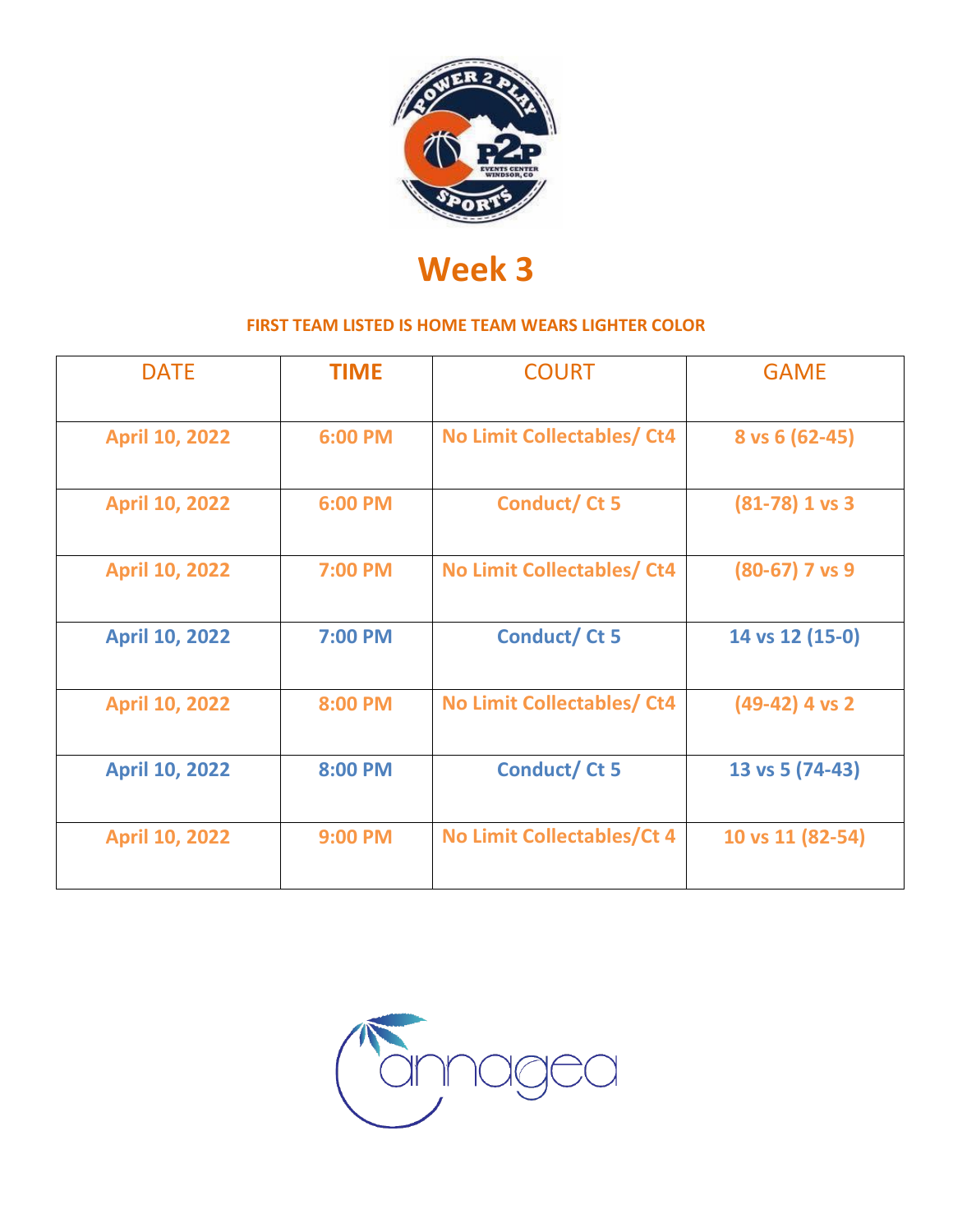

| <b>DATE</b>           | <b>TIME</b>    | <b>COURT</b>               | <b>GAME</b>      |
|-----------------------|----------------|----------------------------|------------------|
| <b>April 24, 2022</b> | 6:00 PM        | No Limit Collectables/ Ct4 | $8$ vs 3 (62-55) |
| <b>April 24, 2022</b> | 6:00 PM        | Conduct/Ct 5               | 4 vs 11 (15-0)   |
| <b>April 24, 2022</b> | 7:00 PM        | No Limit Collectables/Ct4  | $(59-54)$ 5 vs 9 |
| <b>April 24, 2022</b> | 7:00 PM        | <b>Conduct/Ct5</b>         | 12 vs 10 (65-56) |
| <b>April 24, 2022</b> | 8:00 PM        | No Limit Collectables/Ct4  | $(53-48)$ 1 vs 6 |
| <b>April 24, 2022</b> | 8:00 PM        | <b>Conduct/Ct5</b>         | (54-30) 13 vs 14 |
| <b>April 24, 2022</b> | <b>9:00 PM</b> | No Limit Collectables/Ct 4 | $(67-57)$ 2 vs 7 |

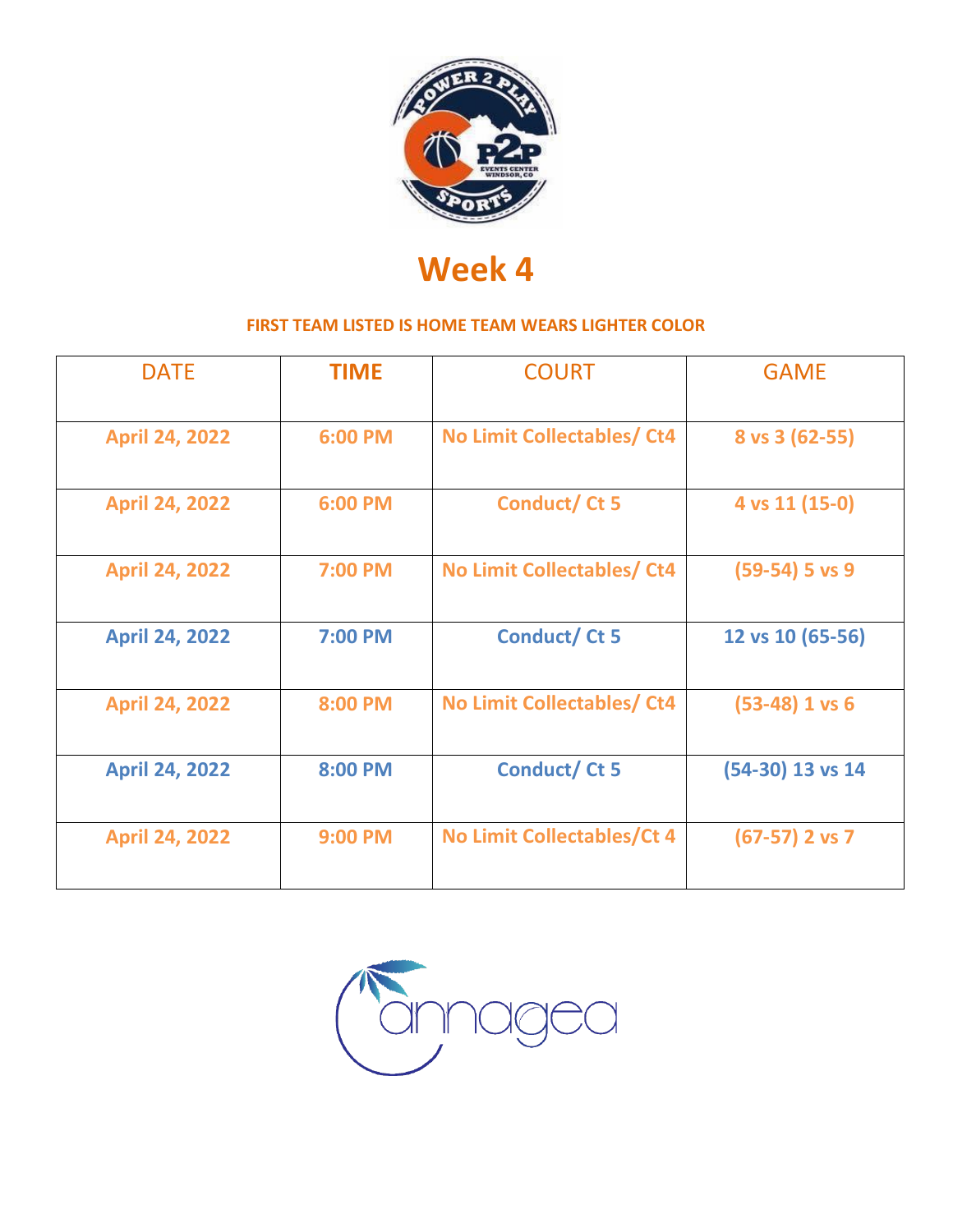

| <b>DATE</b> | <b>TIME</b>    | <b>COURT</b>                      | <b>GAME</b>       |
|-------------|----------------|-----------------------------------|-------------------|
| May 1, 2022 | 7:25 PM        | <b>Conduct/Ct4</b>                | 7 vs 6 (102-50)   |
| May 1, 2022 | 7:25 PM        | <b>No Limit Collectables/ Ct5</b> | $(59-51)$ 8 vs 11 |
| May 1, 2022 | 7:25 PM        | <b>Conduct/Ct6</b>                | 9 vs 3 (95-45)    |
| May 1, 2022 | 8:25 PM        | Nordy's BBQ/ Ct4                  | (76-42) 12 vs 14  |
| May 1, 2022 | 8:25 PM        | No Limit Collectables/ Ct5        | $(81-54)$ 1 vs 5  |
| May 1, 2022 | 8:25 PM        | Conduct/Ct 6                      | 10 vs 2 (89-81)   |
| May 1, 2022 | <b>9:25 PM</b> | Nordy's BBQ/ Ct5                  | 13 vs 4 (77-43)   |

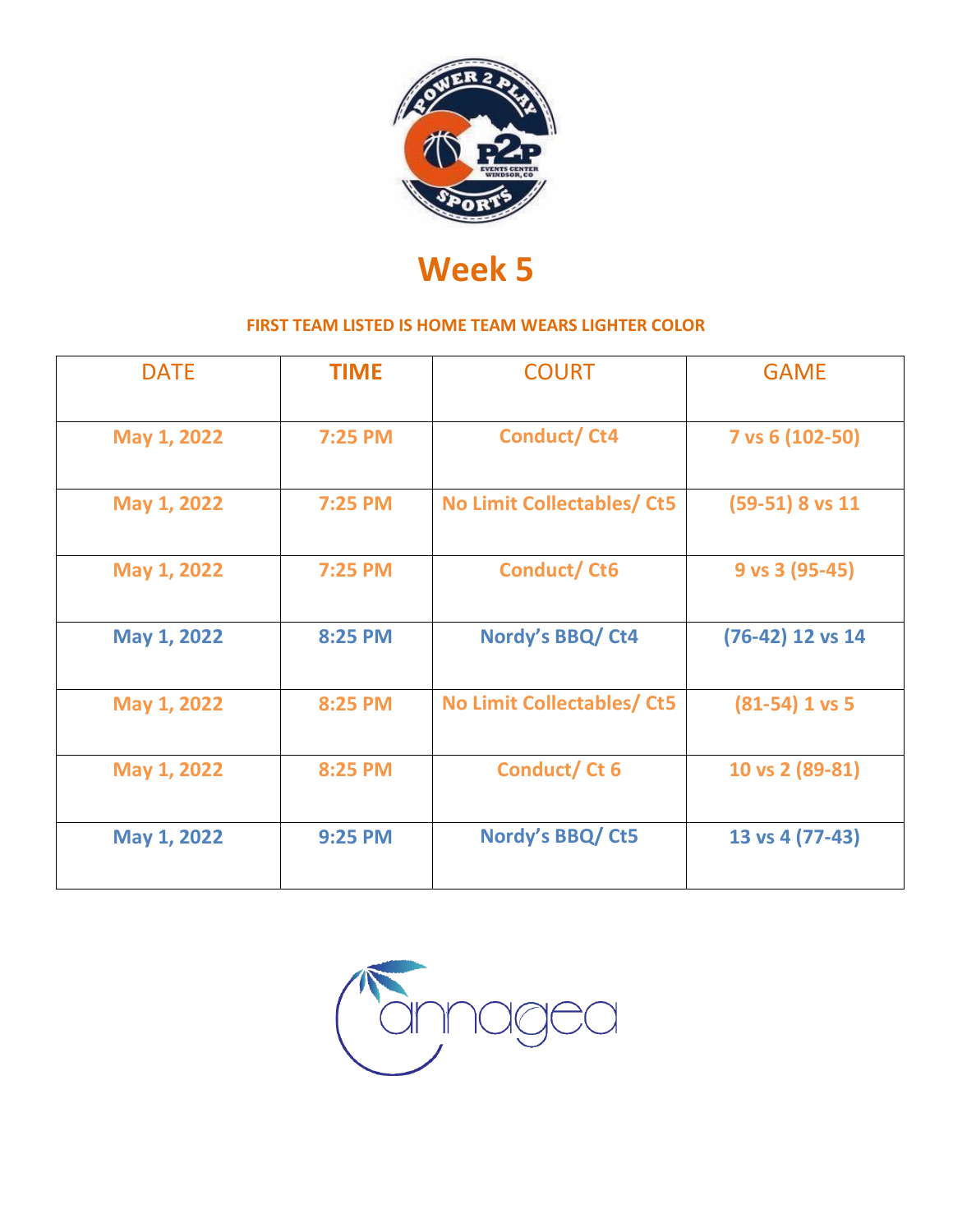

| <b>DATE</b> | <b>TIME</b>    | <b>COURT</b>                      | <b>GAME</b>       |
|-------------|----------------|-----------------------------------|-------------------|
| May 8, 2022 | 6:00 PM        | No Limit Collectables/ Ct4        | $(86-63)$ 1 vs 8  |
| May 8, 2022 | 6:00 PM        | Conduct/Ct 5                      | $(99-66)$ 6 vs 2  |
| May 8, 2022 | 7:00 PM        | No Limit Collectables/ Ct4        | $(15-0)$ 10 vs 7  |
| May 8, 2022 | 7:00 PM        | Conduct/Ct 5                      | $(75-60)$ 3 vs 11 |
| May 8, 2022 | 8:00 PM        | No Limit Collectables/ Ct4        | $(68-60)$ 4 vs 9  |
| May 8, 2022 | 8:00 PM        | <b>Conduct/Ct 5</b>               | 12 vs 13 (38-37)  |
| May 8, 2022 | <b>9:00 PM</b> | <b>No Limit Collectables/Ct 4</b> | 14 vs 5 (89-30)   |

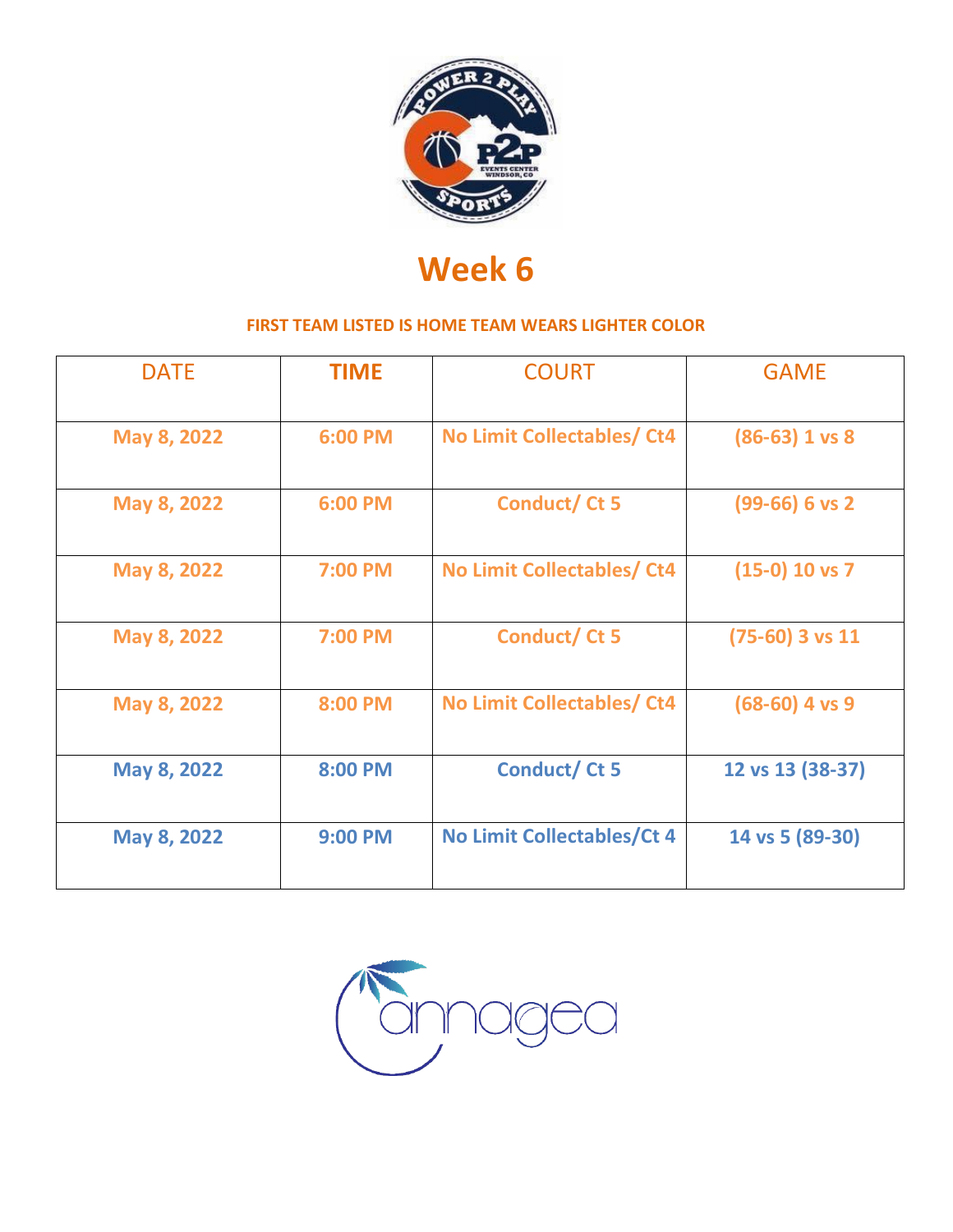

# **Week 7 Playoff Round 1 & 2**

| <b>DATE</b>        | <b>TIME</b> | <b>COURT</b>                      | <b>GAME</b>              |
|--------------------|-------------|-----------------------------------|--------------------------|
| May 15, 2022       | 6:00 PM     | <b>No Limit Collectables/ Ct4</b> | $(62-57)$ 9 vs 7         |
| May 15, 2022       | 6:00 PM     | Conduct/Ct 5                      | $(59-57)$ 5 vs 10        |
| May 15, 2022       | 6:00 PM     | Nordy's/Ct 6                      | $(82-73)$ 4 vs 2         |
| May 15, 2022       | 7:00 PM     | <b>No Limit Collectables/ Ct4</b> | $(91-59)$ 1 vs 9         |
| May 15, 2022       | 7:00 PM     | Conduct/Ct 5                      | $(88-50)$ 6 vs 5         |
| May 15, 2022       | 7:00 PM     | Nordy's/Ct 6                      | $3 \text{ vs } 4 (15-0)$ |
| May 15, 2022       | 8:00 PM     | <b>No Limit Collectables/ Ct4</b> | 11 vs 8 (69-48)          |
| May 15, 2022       | 8:00 PM     | Conduct/Ct 5                      | 14 vs 13 (15-0)          |
| <b>May 15 2022</b> | 8:00 PM     | Nordy's/Ct 6                      | 12 vs 10 (101-81)        |

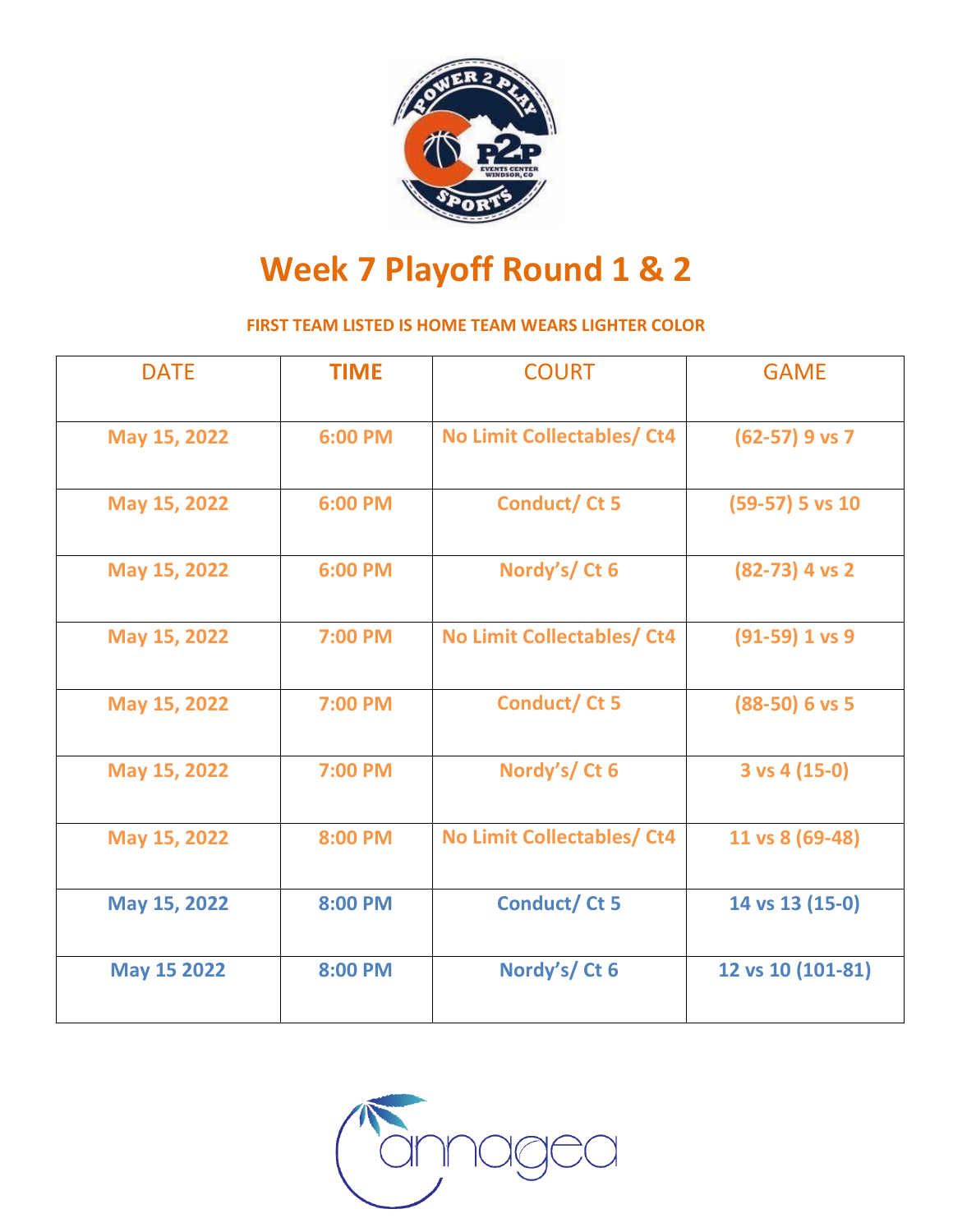

# **Week 8 Playoffs Championship Games**

| <b>DATE</b>  | <b>TIME</b>    | <b>COURT</b>                      | <b>GAME</b>      |
|--------------|----------------|-----------------------------------|------------------|
| May 22, 2022 | 7:00 PM        | <b>No Limit Collectables/ Ct4</b> | 1 vs 8           |
| May 22, 2022 | <b>7:00 PM</b> | <b>Conduct/Ct 5</b>               | 12 vs 13         |
| May 22, 2022 | 7:00 PM        | Nordy's/Ct 6                      | <b>6 vs 4</b>    |
| May 22, 2022 | 8:00 PM        | <b>No Limit Collectables/ Ct4</b> | <b>7 vs 14</b>   |
| May 22, 2022 | 8:00PM         | Conduct/Ct 5                      | 1 or 8 vs 6 or 4 |
| May 22, 2022 | 8:00 PM        | Nordy's/Ct 6                      | 11 vs 2          |
| May 22, 2022 | <b>9:00PM</b>  | <b>No Limit Collectables/ Ct4</b> | 5 vs 7 or 14     |
| May 22, 2022 | <b>9:00PM</b>  | Conduct/Ct 5                      | 10 vs 9          |
| May 22, 2022 | <b>9:00PM</b>  | Nordy's/Ct 6                      | 3 vs 11 or 2     |

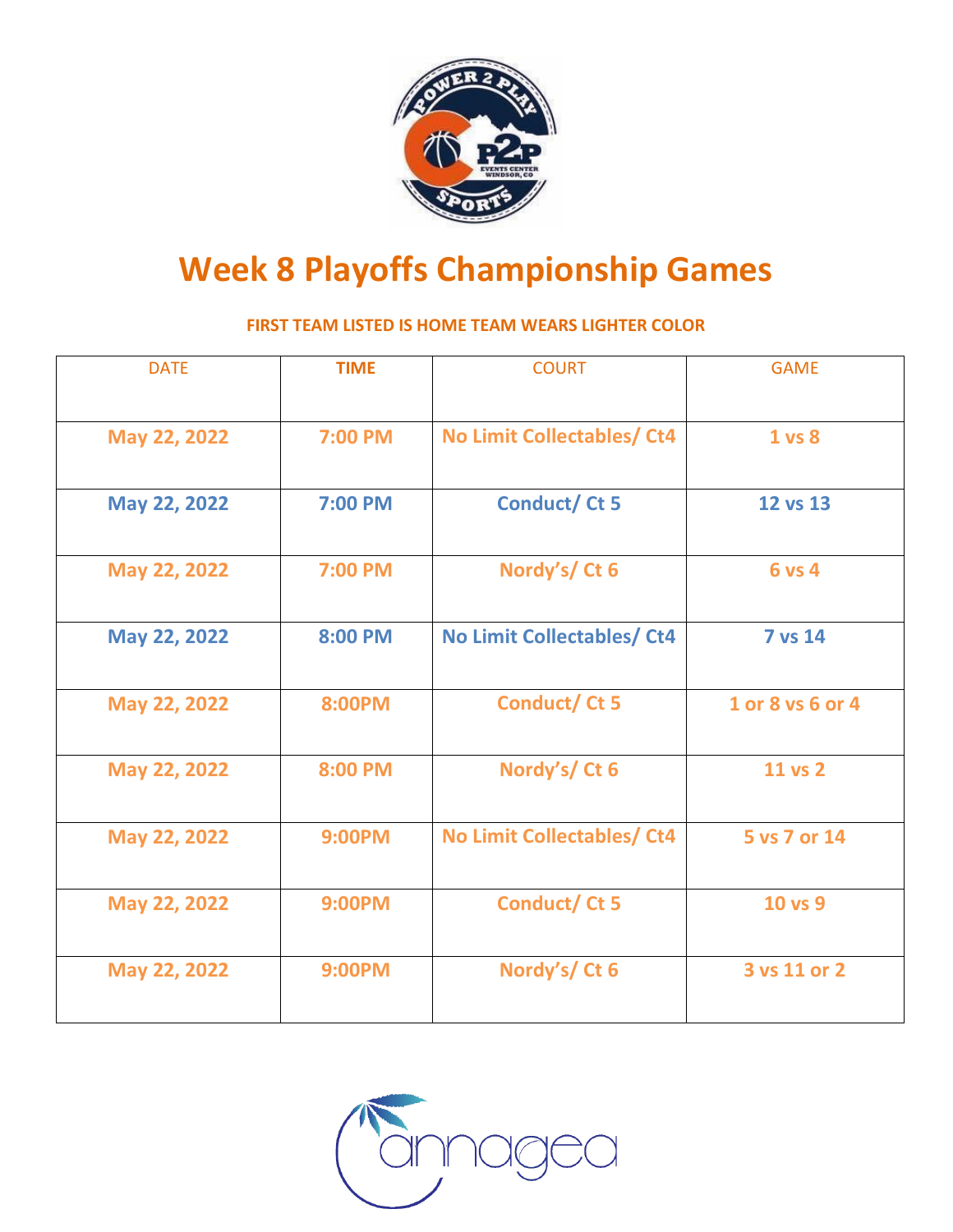# **Current Playoff Standings**

| <b>Competitive Division</b> |                        |  |
|-----------------------------|------------------------|--|
| <b>Place</b>                | <b>Team</b>            |  |
| 1 <sup>st</sup>             | Team Jr.               |  |
| 2 <sup>nd</sup>             | <b>Cannagea</b>        |  |
| 3 <sup>rd</sup>             | <b>Impact</b>          |  |
| 4 <sup>th</sup>             | <b>Blaze</b>           |  |
| 5 <sup>th</sup>             | <b>Eazy Money</b>      |  |
| 6 <sup>th</sup>             | <b>Winded Warriors</b> |  |
| 7 <sup>th</sup>             | <b>Spartans</b>        |  |
| 8 <sup>th</sup>             | <b>Basketball Team</b> |  |
| gth                         | <b>Hoopers</b>         |  |
| 10 <sup>th</sup>            | <b>Backups</b>         |  |
| 11 <sup>th</sup>            | <b>Montgomery</b>      |  |

| <b>Recreational Division</b> |                    |  |
|------------------------------|--------------------|--|
| <b>Place</b>                 | <b>Team</b>        |  |
| 1 <sup>st</sup>              | <b>Can of Corn</b> |  |
| 2 <sub>nd</sub>              | <b>WarHogs</b>     |  |
| 3rd                          | <b>FTR</b>         |  |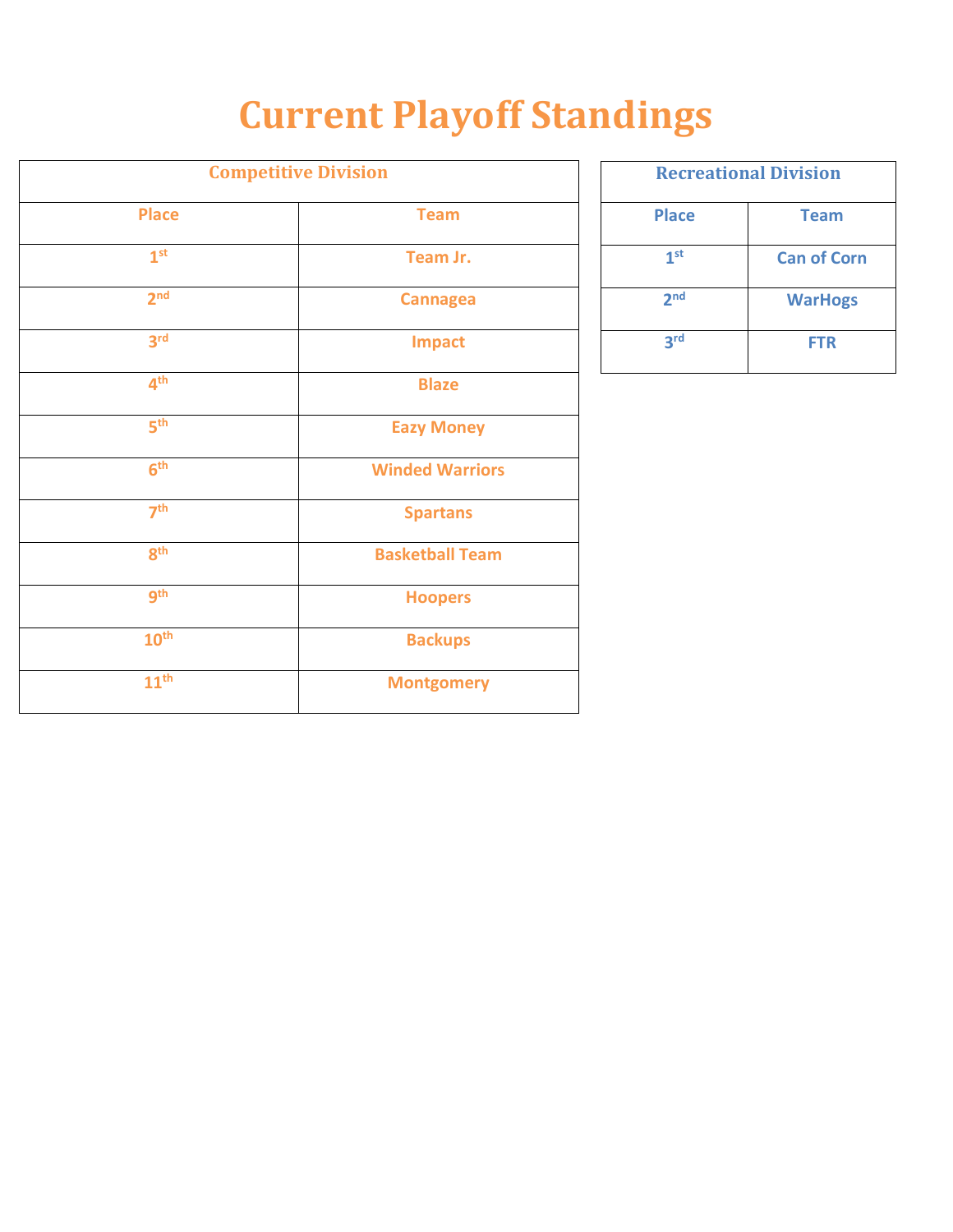# **Competitive Playoffs**



# Competitive Losers Bracket

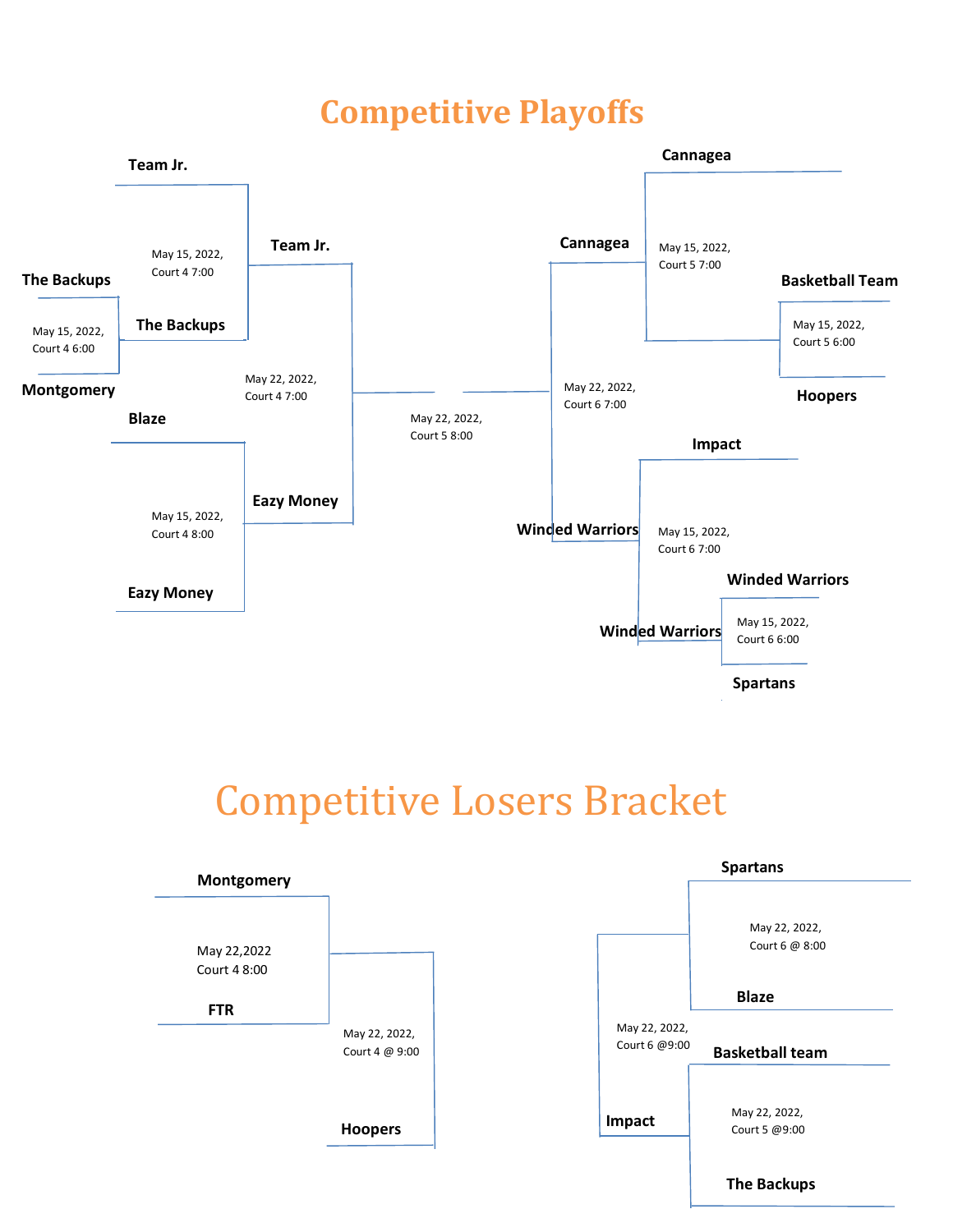# **Recreation Playoffs**